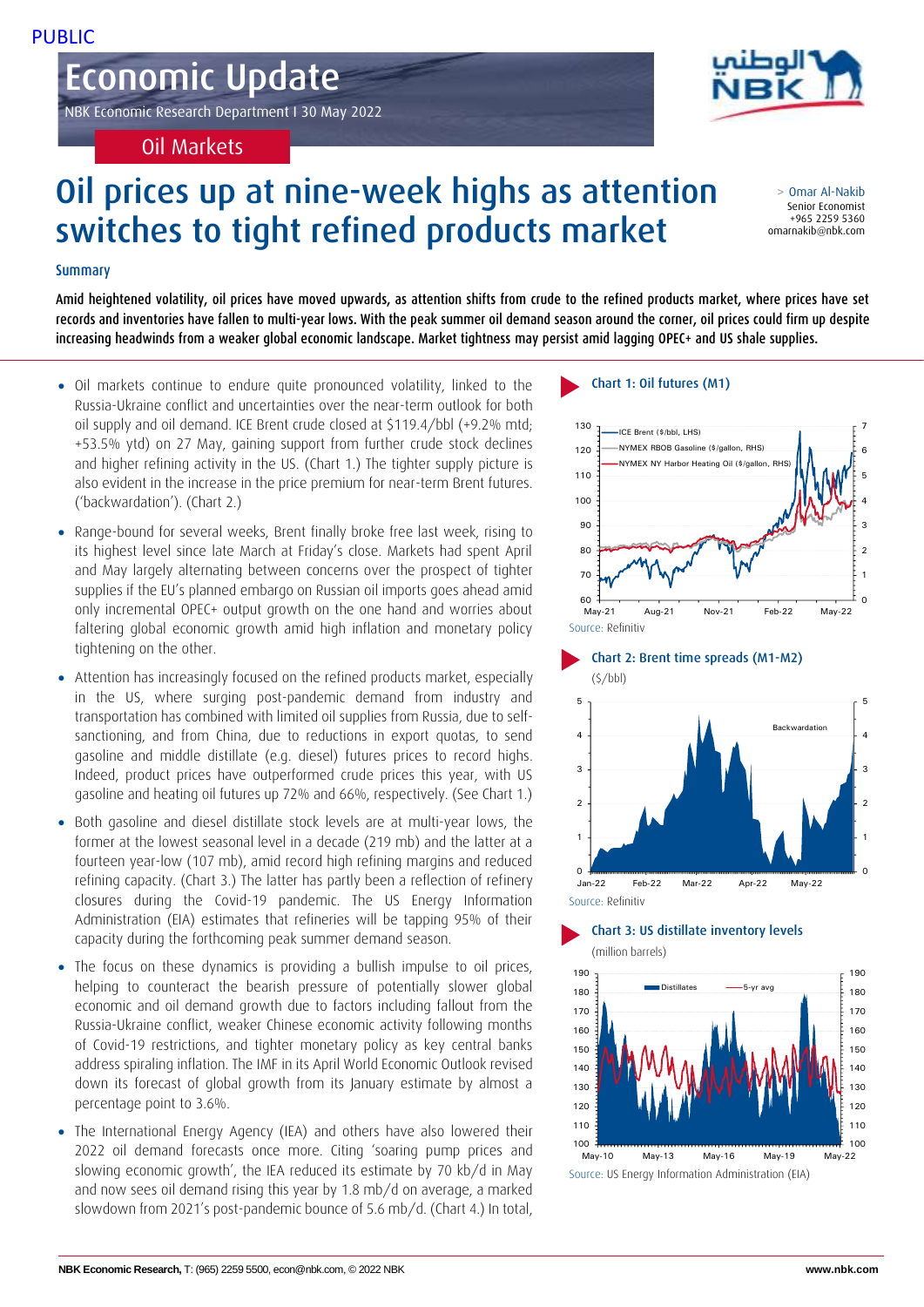# PUBLIC



the agency has shaved 1.23 mb/d off its demand growth estimates since February. OPEC went further in its May revision, slashing this year's average oil demand growth by 210 kb/d, but sees demand rising by 3.36 mb/d, almost twice as much as the IEA.

- On the supply side, the disruption to Russian crude flows due to oil embargoes by the US and its allies hangs heavily over the market. The IEA estimates that 1 mb/d of Russian crude was shut-in in April, a figure that could treble to 3 mb/d from June onwards after major trading houses ceased oil purchases with government-owned Rosneft, Gazprom Neft and Transneft on 15 May. Should the EU-27 reach an agreement on banning Russian oil imports by yearend, Russian oil losses could extend to 4 mb/d.
- The decline in Russian crude was behind the substantial, 846 kb/d fall in aggregate OPEC+ output (excluding Iran, Libya and Venezuela) in April to 37.2 mb/d according to OPEC secondary source data. This is the lowest figure in six months. Once again, the group fell short of its target, but this time by a massive 2.7 mb/d. (Charts 5 & 6.) OPEC-10 in April actually increased output by 284 kb/d (m/m), more than the 254 kb/d mandated by the supply increase agreement. This was largely due to Iraq's quota-busting monthly gain of 103 kb/d (versus 44 kb/d). But OPEC-10 production of 24.5 mb/d in April is still 800 kb/d below the target for that month, largely due to serial underproducers Angola and Nigeria, whose production capacity has likely shrunk due to chronic under-investment.
- The OPEC+ undersupply picture is quite stark: by April, the group should have collectively returned 7.4 mb/d of the original 9.7 mb/d of supply cuts, but they only managed to resupply 4.7 mb/d of that target. As was agreed at April's OPEC & non-OPEC ministerial meeting, the broader OPEC+ group will be looking to increase the rate of monthly supply increases to a combined 432 kb/d from May onwards. There is little likelihood of that happening, however, given the preponderance of supply outages and limited spare capacity. Only the Gulf Arab oil exporters appear able to post production gains.
- US crude production has also continued to underperform relative to expectations, much to the frustration of the Biden administration, which is counting on a ramping up of domestic supplies to cool surging gasoline prices. According to weekly EIA data, output has hovered around 11.8-11.9 mb/d for nearly two months and up only 100 kb/d since the start of the year. (Chart 7.) Shale producers continue to show restraint in the face of \$100 plus oil far above break-evens—prioritizing dividends and cash flow over growth. But the industry itself has also struggled with inflationary pressures, particularly labor and material costs. Nevertheless, with oil rig counts continuing to tick up to near-pre-Covid levels, output is expected to show more rapid gains later in the year.
- Strategic Petroleum Reserve (SPR) releases, meanwhile, both those announced by the IEA as part of its OECD mandate and the 180 mb being auctioned by the US, have helped cool prices. The scale of the combined oil release is unprecedented, equivalent to about 1.3 mb/d over six months, which has gone some way to help alleviate the supply-demand mismatch. In tandem with the slowdown in global growth, SPR releases may even help balance the market by year-end.
- Nevertheless, price risks this year still appear biased towards the upside, given the potential for substantial Russian oil losses in view of the EU's planned embargo, continued OPEC+ supply shortfalls, low oil inventory levels and limited spare oil production and refining capacity. Oil demand could also surprise on the upside once China settles its pandemic.

Chart 4: World oil demand growth (annual) (mb/d) 4.4 1.9 1.2 -0.2 5.6 1.8 -1 0 1  $\overline{2}$ 3  $\overline{A}$ 5 6 -1  $\circ$ 1 2 3 4 5 6 1Q22 2Q22 3Q22 4Q22 2021 2022

Source: IEA, mees





Chart 6: OPEC+ member\* supply shortfalls (mb/d)



Source: OPEC, IEA, S&P; \*excludes Iran, Libya, Venezuela & Mexico

#### Chart 7: US crude oil production and rig counts